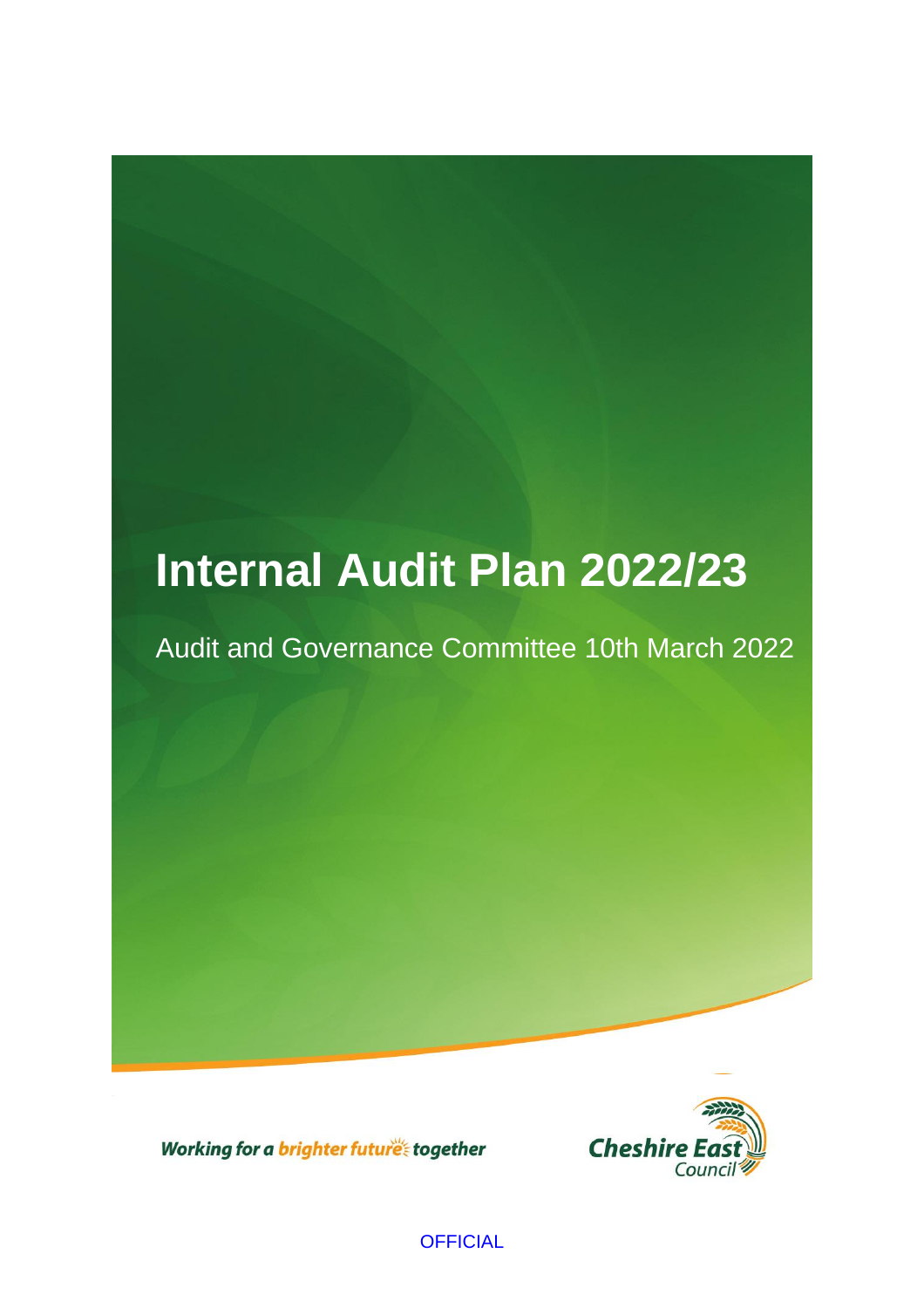#### **1. Introduction**

- 1.1. This document sets out Cheshire East Council's Internal Audit Plan for 2022/23. It also covers how the service will be delivered and developed in accordance with the Internal Audit Charter and how the plan links to the Council's objectives and priorities.
- 1.2. The provision of assurance is the primary role for Internal Audit. This role requires the Head of Audit and Risk as the Chief Audit Executive, to provide an annual internal audit opinion based on an objective assessment of the framework of governance, risk management and control (i.e. the control environment).
- 1.3. The objectives in producing the Internal Audit plan each year are to ensure that the scale and breadth of activity is sufficient to allow the Chief Audit Executive to provide an independent and objective opinion to the Council on the control environment and that audit activity focuses on areas where assurance is most needed.
- 1.4. This plan, detailed in Table 3, has been produced based on the known, current, resource available. In developing the plan, we have looked to recognise the context of strategic and operational change affecting the Council and providing assurance that previously identified significant control weaknesses have been effectively and efficiently addressed and improved.
- 1.5. This summary plan has been drawn up on the basis that the control environment and risk profile of the Council will continue to change during 2022/23, and the plan will be monitored and re-aligned during the year to ensure it remains responsive, adaptable and resource is directed to those areas where assurance is most required.
- 1.6. There is also a recognition of the significant impact of the Covid-19 pandemic on the organisation as a whole and the delivery of the 2020/21 and 2021/22 Internal Audit Plans. Therefore, the plan identifies the level of resource available for the full year and details the priority work intended to be carried out over the next 6 months. This will allow Internal Audit to be agile in responding to emerging risks and issues.
- 1.7. Progress updates, consideration of the ongoing priorities for internal audit and where necessary, revisions to the plan will be brought back to the Audit and Governance Committee through the year.
- 1.8. This approach is in line with other local authorities who are moving away from the traditional fixed annual Audit Plan in favour of a flexible approach, and by working closely with services to regularly assess areas of risk and weakness we will ensure that Internal Audit continues to add value to the organisation in an efficient and effective manner.

#### **2. Responsibilities and Objectives of Internal Audit**

2.1. The Council is responsible for establishing and maintaining appropriate risk management processes, control systems, accounting records and governance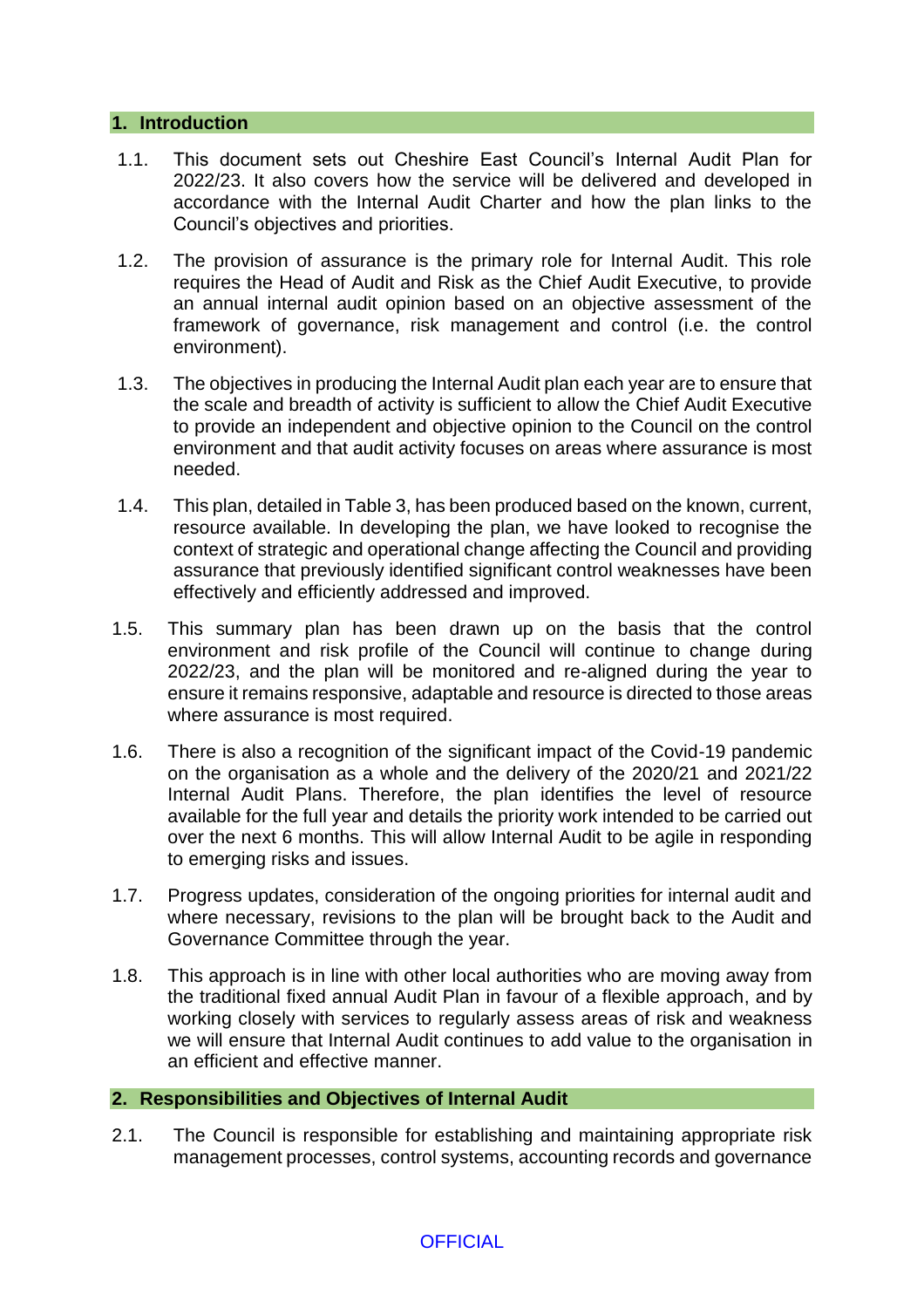arrangements. Internal Audit plays a vital part in advising the Council that these arrangements are in place and operating properly.

- 2.2. Internal Audit is described in the Public Sector Internal Audit Standards (PSIAS) an "independent, objective assurance and consulting service designed to add value and improve the Council's operations. It helps the Council accomplish its objectives by bringing a systematic, disciplined approach to evaluate and improve the effectiveness of risk management, control and governance processes".
- 2.3. Internal Audit's primary function is the provision of assurance. This is delivered through the provision of the annual internal audit opinion, which informs the Annual Governance Statement and is based on an objective assessment of the framework of governance, risk management and control.
- 2.4. Subject to the availability of resources, and there being no impact on the core assurance work, non-assurance work, including fraud related, and consultancy work may be undertaken at the request of the organisation. As seen within the 2021/22 plan and in line with the flexible approach outlined earlier in the report, we expect consultancy and advice to feature prominently within the 2022/23 plan.
- 2.5. It is not the responsibility of Internal Audit to detect fraud, but the potential for it to occur is considered in each assignment. It is the responsibility of the organisation to create an environment of no tolerance, and ensure adequate controls are in place to prevent and detect fraud.
- 2.6. The Council's response to internal audit activity should lead to the strengthening of the control environment and therefore positively contribute to the achievement of the Council's objectives.

#### **3. Standards, Ethics, and Independence**

- 3.1. Our Internal Audit Charter is designed to conform to the PSIAS which came into effect from 2013 and were revised with affect from 1<sup>st</sup> April 2017. All internal audit work will be delivered in line with the requirements of the Standards.
- 3.2. All Internal Audit staff comply with the mandatory local Code of Ethics, which is based upon the Code included in the PSAIS. Internal Audit staff are also bound by the requirements of their respective professional bodies.
- 3.3. Declarations of Interest in line with the Council's Code of Conduct are made by the Internal Audit team; these are considered in the allocation of every engagement to ensure there are no conflicts of interest.
- 3.4. To provide effective assurance on the Council's arrangements for governance, risk, and internal control across all aspects of service delivery, Internal Audit is independent of all the activities of the Council. Internal Audit's rights of access are outlined in the Internal Audit Charter and the Finance Procedure Rules.
- 3.5. As the Head of Audit and Risk as Chief Audit Executive has operational responsibilities for other services, assurance work in this area is reported to the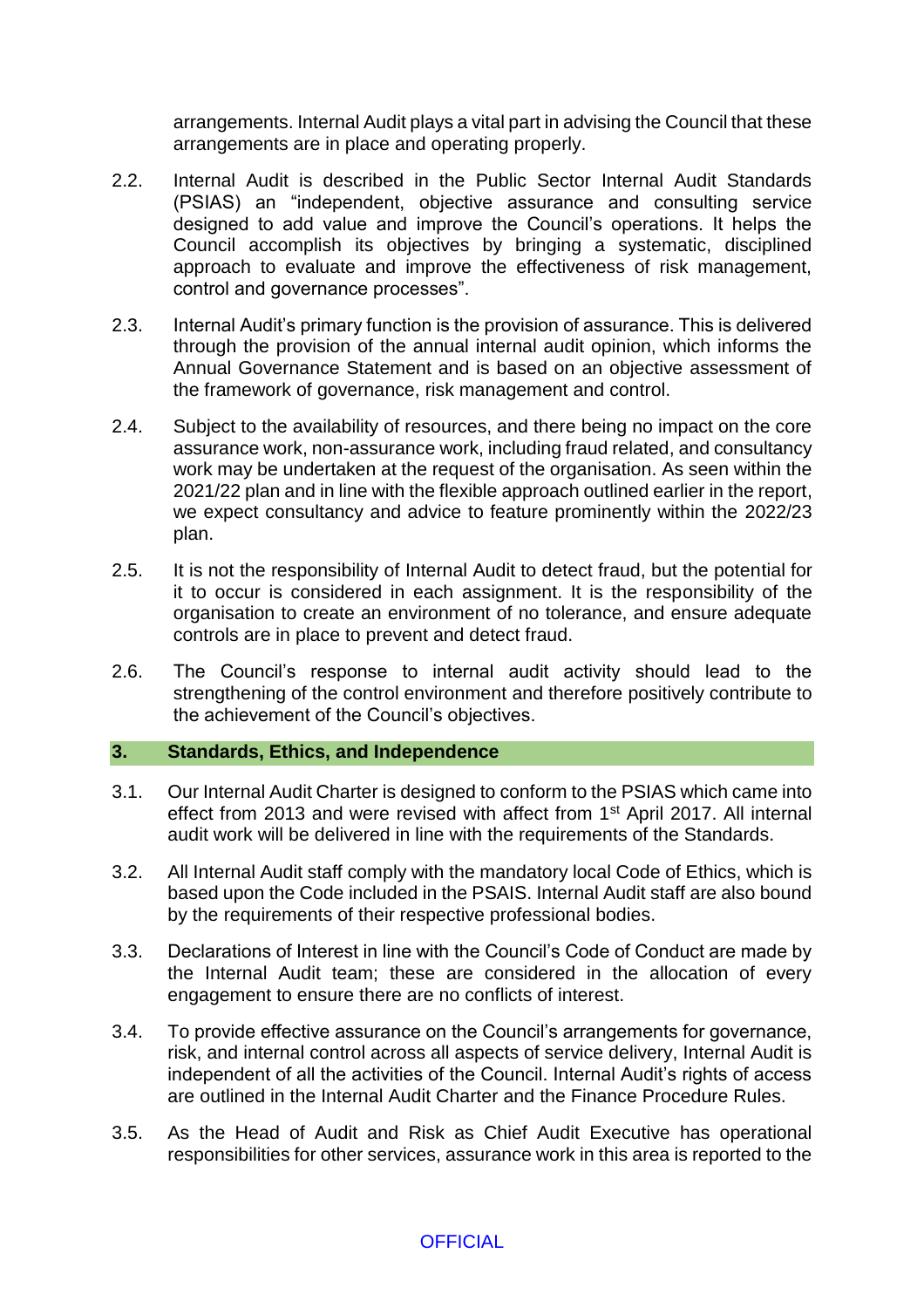Director of Governance and Compliance or Executive Director Corporate Services to maintain independence and objectivity.

#### **4. Planning Methodology**

- 4.1. The planning process undertaken recognises and complies with the requirements of the Public Sector Internal Audit Standards in relation to planning. In accordance with PSIAS, the plan is fixed for a period of no longer than one year.
- 4.2. In accordance with the Charter, the annual internal audit plan for 2022/23 has been developed using a risk-based methodology to prioritise the audit universe, consistent with the organisation's goals. The risk-based plan considers the requirement to produce an annual internal audit opinion and the assurance framework.
- 4.3. The starting point for preparing the Plan is to consider the adequacy and outcomes of the Authority's risk management, performance management and other assurance processes.
- 4.4. As the Council has recognised its current level of risk maturity as between "risk aware and risk defined" and has established the target of becoming "risk managed"<sup>i</sup> , additional work has been undertaken by the Internal Audit team to inform and develop the Internal Audit plan.
- 4.5. The Internal Audit Plan needs to be flexible to be able to reflect the changing risks and priorities of the organisation. It is, therefore, presented at a summary level. The plan is monitored regularly throughout the year to ensure that it addresses key areas of risk and emerging issues.
- 4.6. Internal Audit's own risk assessment considers issues at an organisation, regional and national level as well as the results of previous audit work. The assessment considers materiality, sensitive and significance of each. This prioritises areas for inclusion in the plan.
- 4.7. Factors considered in the risk assessment are listed below,
	- Objectives from the Cheshire East Council's Corporate Plan 2021-25
	- Risks and opportunities recognised on the Strategic Risk Register
	- Briefings from CIPFA's Better Governance Forum
	- Items in the current year Plan which are in train at the year end, or need to be rolled forward into the new plan
	- Coverage from previous internal audit plans and the outcome of follow up work
	- Consultation with key internal stakeholders; Corporate Leadership Team, Senior Management including Strategic Risk Owners/Managers and Internal Audit staff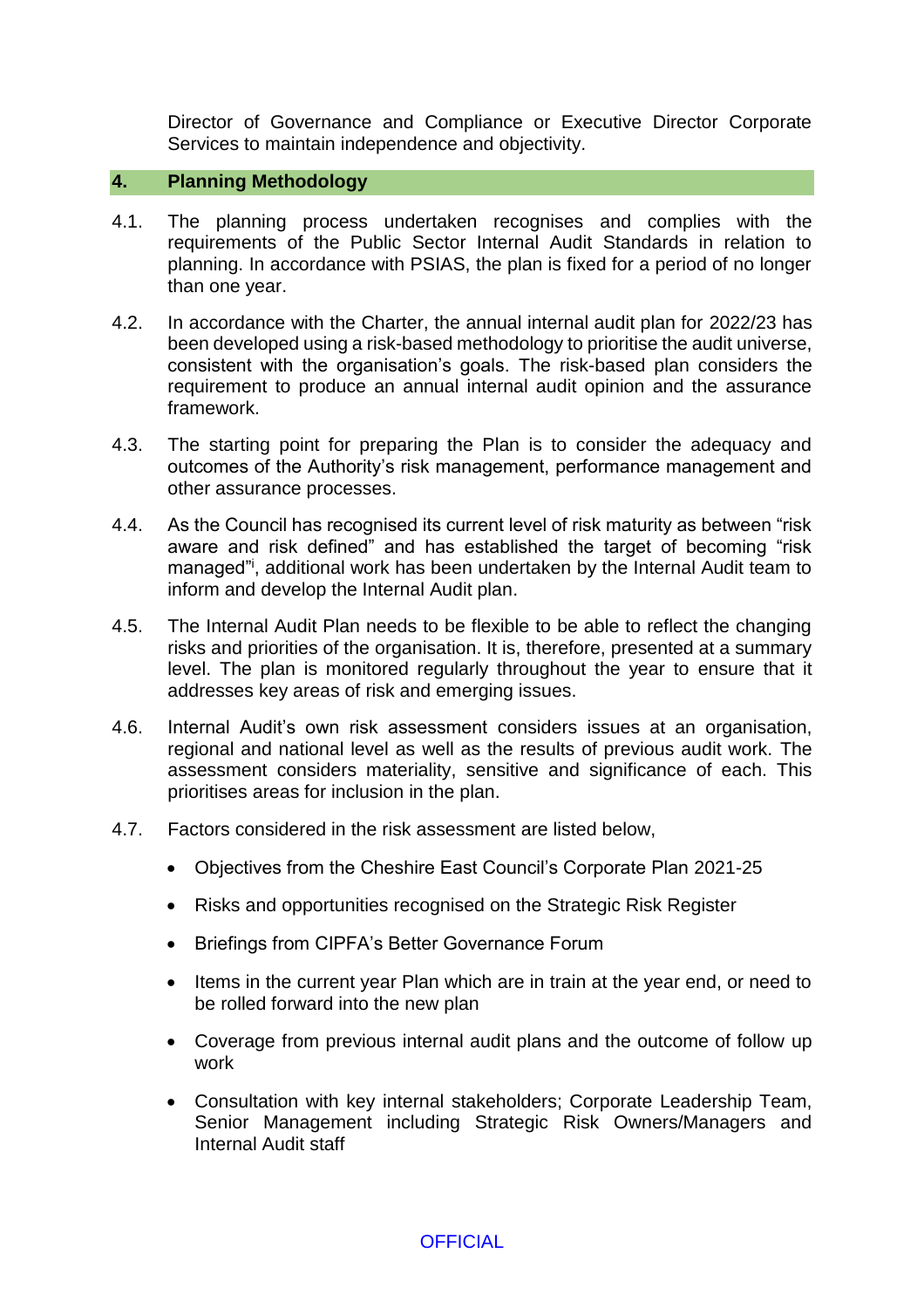- External stakeholders and other assurance providers; External Audit, Cheshire West, and Chester Internal Audit (for Shared Services hosted by this Council), the North West Chief Audit Executive Group and other inspectorate agencies and providers of assurance.
- 4.8. The Plan will be reviewed and defined during the year, to ensure the following processes are considered:
	- Outcomes from the Strategic Risk Management Process.
	- Outcomes from the business/commissioning planning process, including key organisational objectives and priorities and risks to achieving them.
	- Outcomes from the Annual Governance Statement process.
	- Continuing consultation with key stakeholders.
	- The outcome of consultation on a new structure for Internal Audit
	- The continuing assessment of an Assurance Framework, to ensure existing sources of assurance provision are captured and understood, ensuring effective planning and efficient deployment of resources.
- 4.9. In delivering the 2022/23 Plan, there will be a need to take account of the following:
	- the requirement to use specialists, e.g. ICT or contract and procurement auditors
	- outcomes from the restructure and development of Internal Audit
	- Self-assessment against the Quality Assurance and Improvement Programme (QAIP) and self-assessment against the PSIAS
	- clarification on any requirements for internal audit support to the Council's Alternative Service Delivery vehicles, and any other organisations where the Council acts as host or accountable body.
- 4.10. Minor changes to the plan will be discussed with the Executive Director of Corporate Services, and any significant matters impacting upon the completion of the plan or the ability to provide the annual opinion will be reported to the Corporate Leadership Team and the Audit and Governance Committee.

#### **5. Key Themes and Outputs**

- 5.1. In developing the plan we have identified priorities for the first 6 months of 2022/23, this is in line with the approach to the 2021/22 plan and allows flexibility of approach and responsiveness to new developments.
- 5.2. These priorities will be subject to review throughout the year thus enabling Internal Audit to respond to emerging risks and issues and continue to add value to the organisation. Changes to the Plan will be reported to future meetings of Audit and Governance Committee.
- 5.3. Key themes within the 2022/23 Internal Audit Plan include:
	- Assurance around the operation of the new ERP system (B4B/Unit4)
	- Assurance around the operation of the Council's decision-making processes and procedures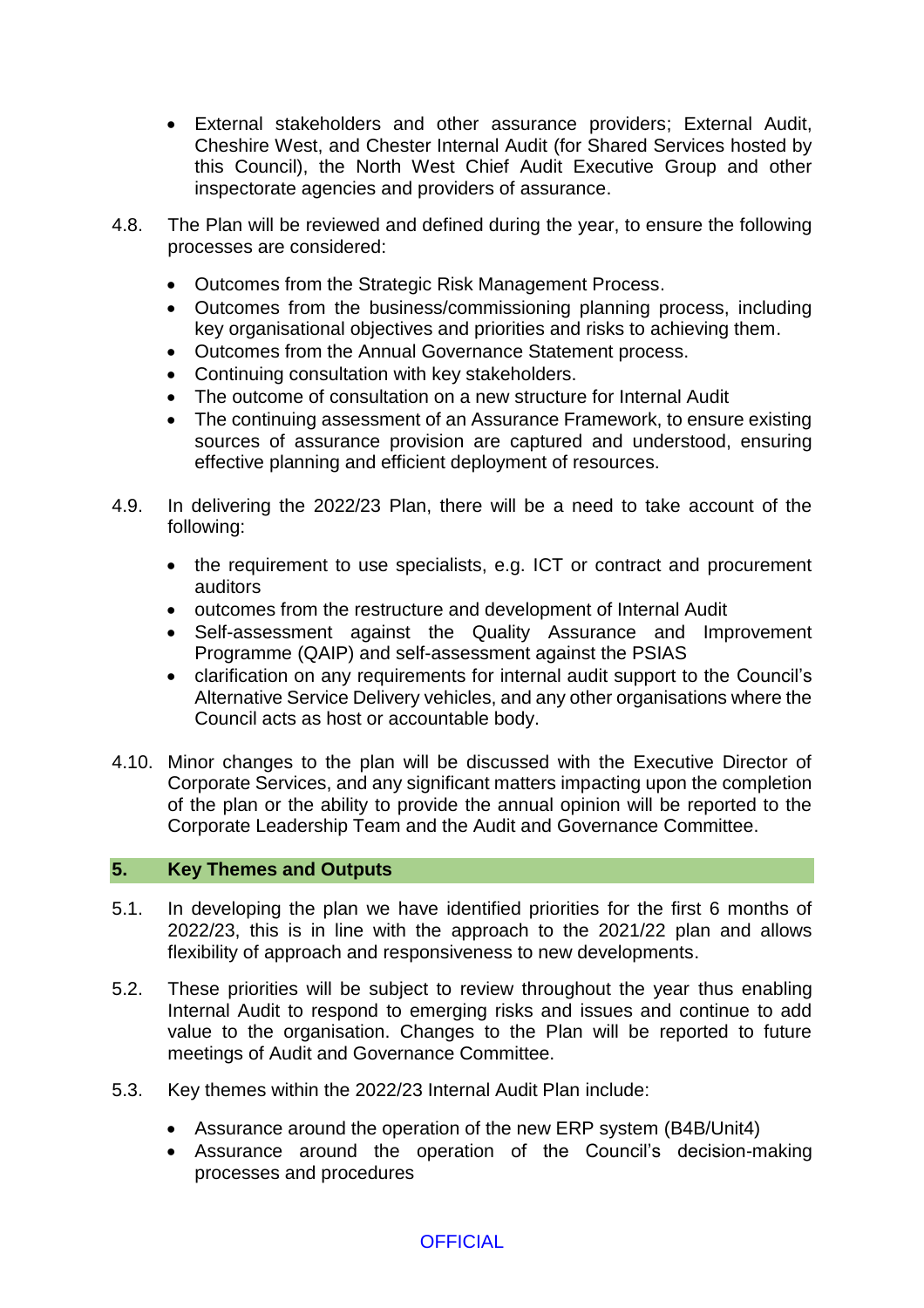- Assurance around the implementation and continuing impact of measures introduced in response to the Covid-19 pandemic
- 5.4. The outputs from the plan fall into two main areas:

#### **Assurance Audits**

On completion of an assurance audit an opinion report will normally be issued, in line with the Internal Audit Charter, on the risks and controls of the area under review. The overall opinions used are "Good", "Satisfactory", "Limited" and "No Assurance". Reports are shared with the Council's External Auditors.

The opinions given on individual assurance reports inform the annual audit opinion on the control environment that is reported to the Audit and Governance Committee.

#### **Consulting Services**

These are advisory in nature and generally performed at the specific request of the organisation. The nature and scope of the consulting engagement should aim to improve governance, risk management and control and should still contribute to the overall opinion.

In some cases, it may not be appropriate or proportionate to provide a full report and opinion. In these instances advice may be documented by email or a formal memo or email reference and a short note will be made in the annual report.

- 5.5. The main areas of the plan that will deliver an opinion on the risks and controls of the area under review and will inform the Head of Audit and Risk's Annual Internal Audit Opinion include:
	- Key Financial Systems
	- Corporate Core and Cross Service Systems
	- Service Specific Systems
	- Anti-Fraud and Corruption Proactive reviews
	- Project/contract audit
	- ICT/Computer audit
	- Investigations
	- Continuous auditing/monitoring
	- Probity/compliance audit
	- External clients
- 5.6. The main areas of the plan that will not deliver an opinion report but will help inform the Annual Internal Audit Opinion include:

#### **Corporate Governance and Risk**

- Support to and co-ordination of the production of the Annual Governance Statement (AGS).
- Attendance at officer working groups such as the Information Governance Group.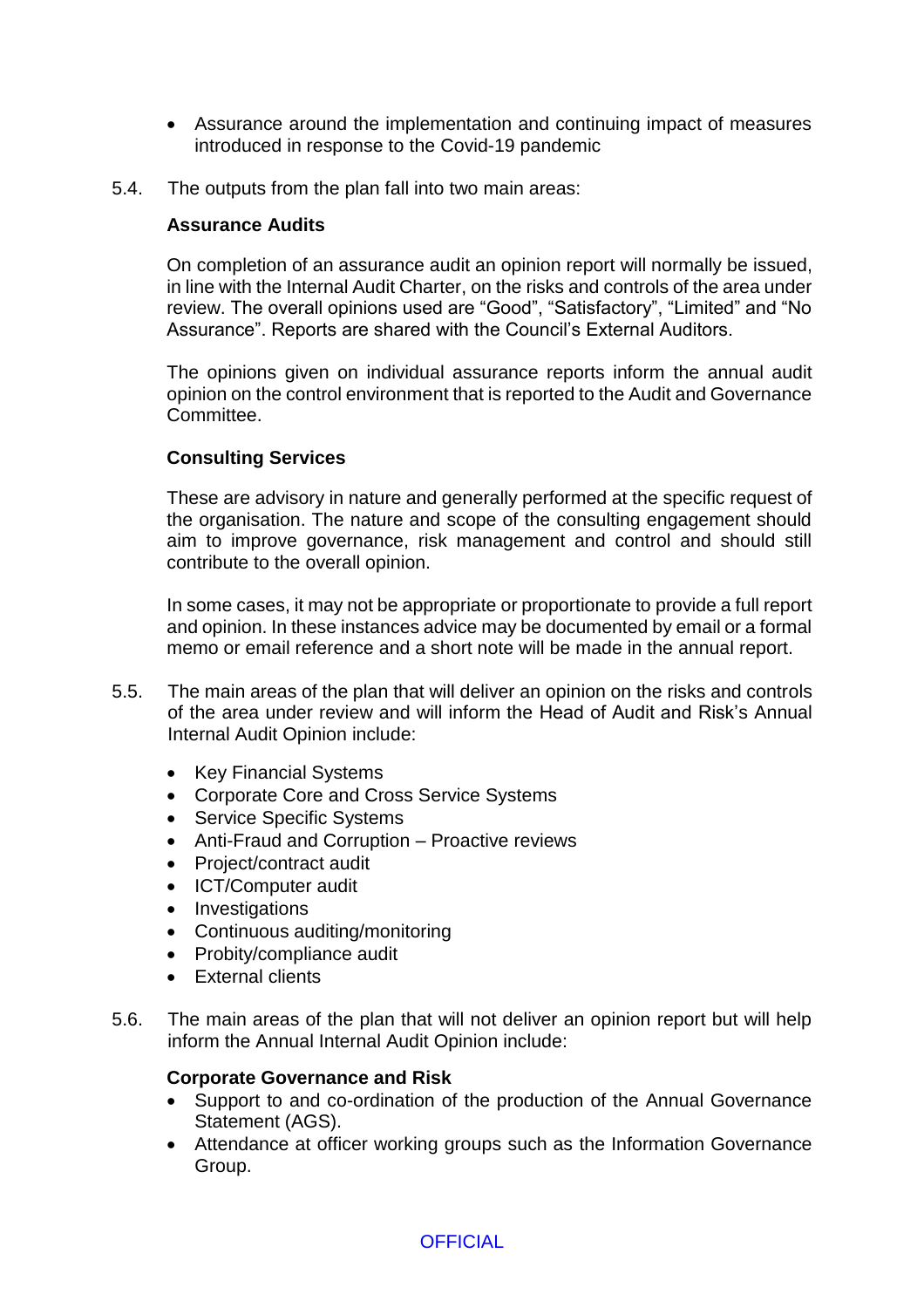#### **Statutory Returns**

• Internal Audit may be required, as a stipulation of funding or similar, to carry out an audit/give assurance on the programme/project or aspects, thereof, and report back to the statutory/funding body.

#### **Anti-Fraud & Corruption**

 National Fraud Initiative – results are recorded on the Cabinet Office secure website.

#### **Follow Up**

 Monitoring the effective implementation of agreed audit recommendations to provide assurance that improvements in the control environment are being realised.

#### **Advice and Guidance**

- The exact nature and scope of any internal audit work is agreed in advance with the manager.
- 5.7. Other work undertaken by the Head of Audit and Risk and the Internal Team, but that will not necessarily inform the annual opinion includes:

#### **Corporate Work**

- Supporting the Audit and Governance Committee including production of reports
- External Audit liaison
- Support and contribution to corporate initiatives and working groups.
- Regional Collaboration

#### **Anti-Fraud and Corruption and Whistleblowing Reports**

- At the request of management, Internal Audit may assist with the investigation of suspected fraud and corruption in response to reports and referrals received under the Council's Whistleblowing Policy
- Awareness raising
- Supporting the production and development of Corporate Policies and **Procedures**
- 5.8. In accordance with CIPFA guidance<sup>ii</sup> the Head of Audit and Risk, as Chief Audit Executive, should be made aware of major new systems and proposed initiatives to help ensure risks are properly identified and evaluated and appropriate controls built in.
- 5.9. In addition, time has been allocated in the plan for the service to be developed and improved.
- 5.10. Internal Audit also provides services to PATROL<sup>iii</sup>, as Cheshire East Council is the host Council. Reports on this area provide assurance to the management body of PATROL and do not contribute to the Annual Internal Audit Opinion.
- 5.11. As Accountable Body for the Cheshire and Warrington Local Enterprise Partnership, Cheshire East Council is required to undertake assurance on the use of specific funding streams administered by CWLEP, and to provide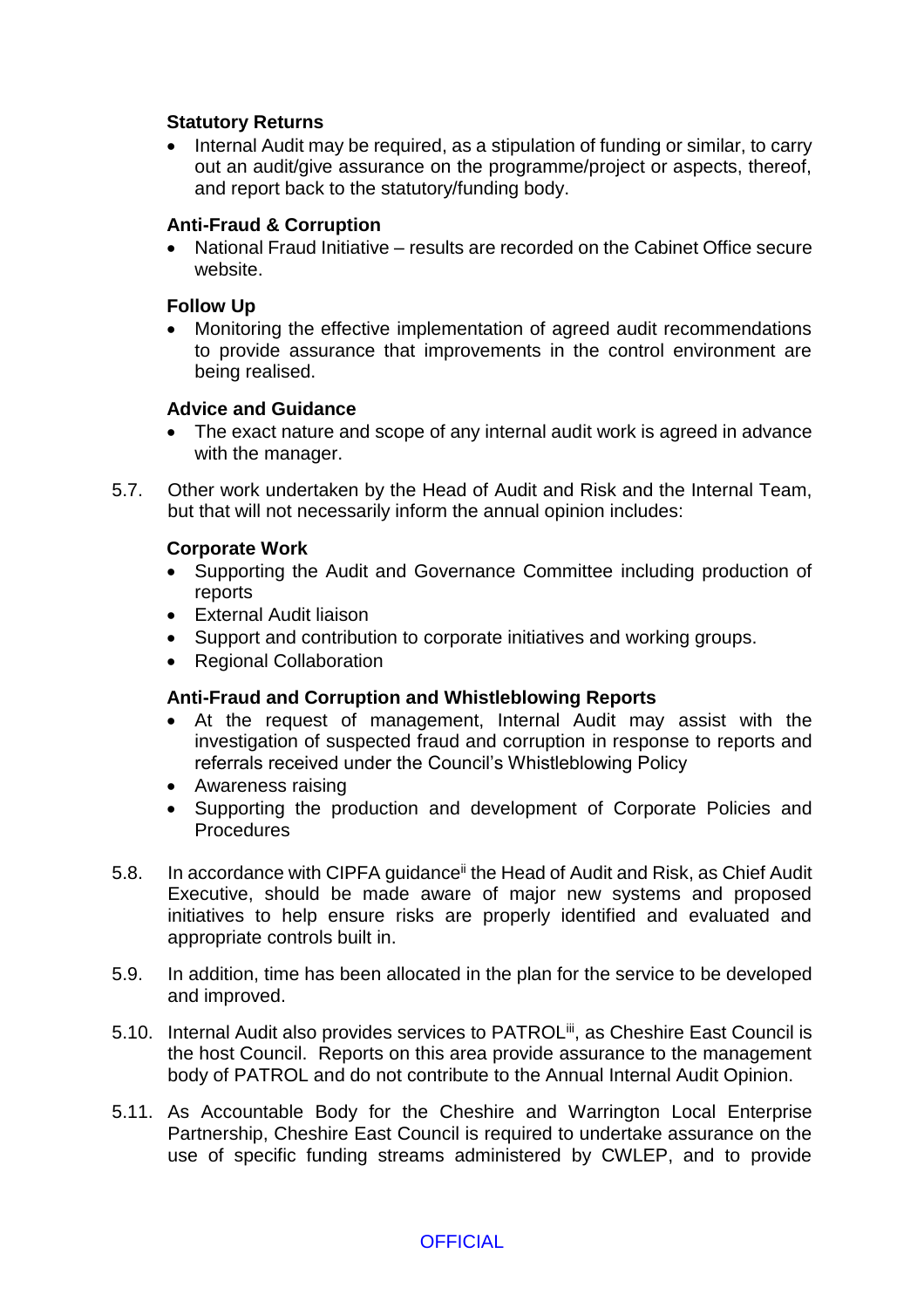assurance to the Council's Section 151 Officer, in support of their own reporting requirements in relation to CWLEP.

5.12. During the year, Internal Audit may be able to undertake assurance work for other external clients, subject to being able to prioritise the delivery of the annual audit opinion for the Council.

#### **6. Resource and Delivery**

6.1. The Internal Audit Plan 2022/23 has been prepared, based on current resources, to cover the core areas of work required to deliver an annual audit opinion. The resources currently available are outlined in Table 1 below:

#### **Table 1: 2022/23 Resource compared to previous years**

| <b>Audit Year</b>                           | 2022/23 | 2021/22 | 2020/21 |
|---------------------------------------------|---------|---------|---------|
| <b>Maximum Days</b>                         | 1,738   | 1,883   | 1,798   |
|                                             |         |         |         |
| <b>Unavailable Working Days</b>             | 292     | 351     | 330     |
| Annual Leave, Bank Holidays, Estimated Sick |         |         |         |
| Leave, Estimated Special Leave              |         |         |         |
| <b>Available Working Days</b>               | 1,446   | 1,532   | 1,468   |
| <b>Non-Chargeable Sub Total</b>             | 172     | 175     | 185     |
| Training, Planning, Team Management and     |         |         |         |
| <b>Service Development</b>                  |         |         |         |
| <b>Chargeable Days</b>                      | 1,274   | 1,357   | 1,283   |

- 6.2. There have been staffing movements during 2021/22, including the permanent appointment of a Senior Auditor following a period of acting up and an Auditor post is being covered by an agency worker. In addition, a Senior Auditor retired in April 2021.
- 6.3. The Internal Audit Manager vacancy is being filled through an acting up arrangement by the Principal Auditor whose substantive role is being filled by an agency worker. The second Principal Auditor vacancy is being backfilled with an internal acting up arrangement.
- 6.4. In calculating the resource available for the 2022/23 plan, the Head of Audit and Risk has been included at a third of their overall availability, and assumptions have been made that the two agency staff will continue in their roles for the first quarter.
- 6.5. There is a slight decrease in the number of chargeable days available in comparison to the previous year, and as referenced earlier, preparations to restructure the team are expected to be implemented during the 2022/23 financial year. However, the proposed resource outlined above will ensure that sufficient evidenced work can be completed during 2021/22 to inform the Annual Internal Audit Opinion.
- 6.6. The allocation of days to particular areas of the plan as shown in Table 3 is indicative. During the scoping of individual assignments, auditors will work with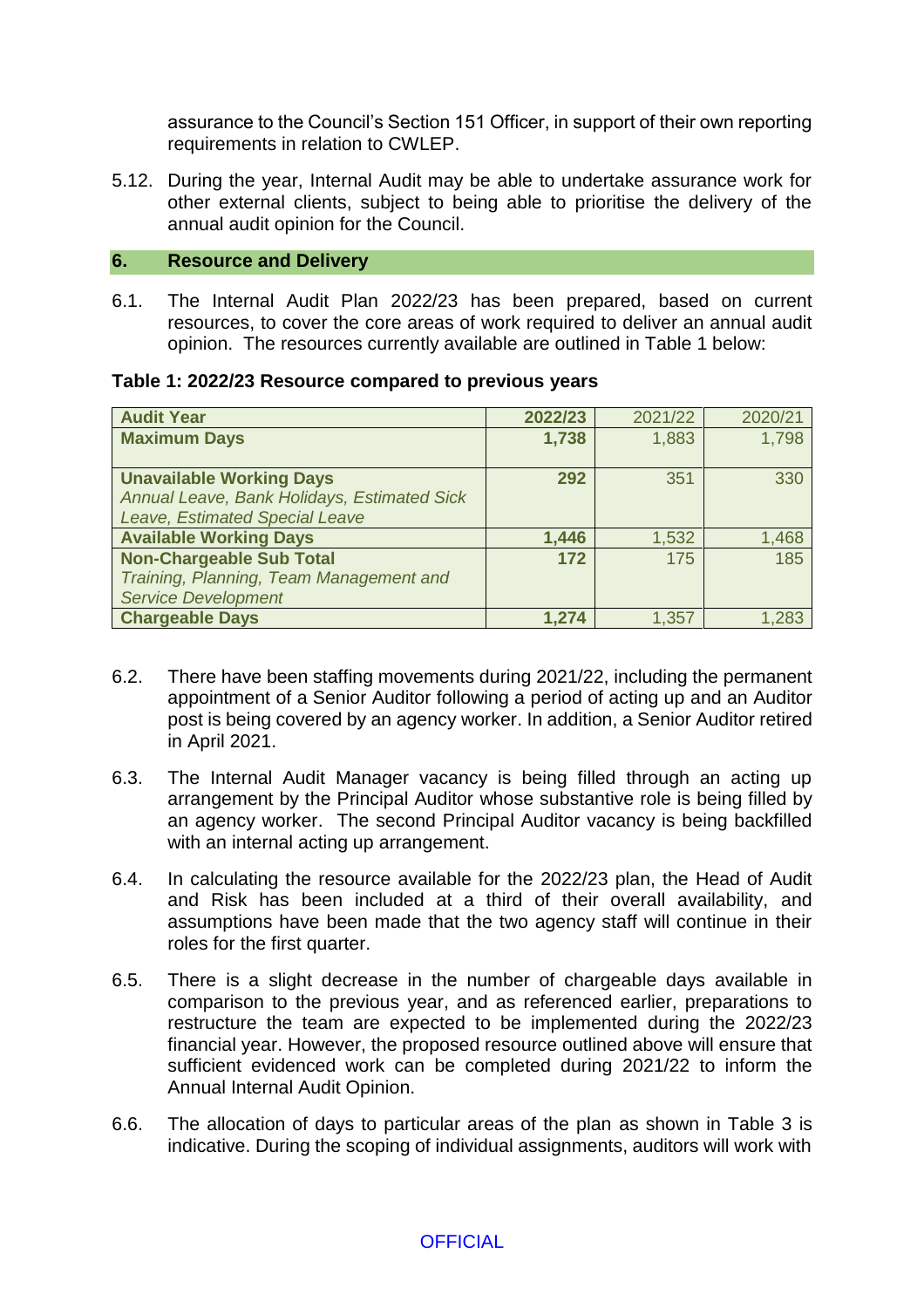relevant managers to refine the risks and controls upon which assurance is required, and the allocation will be amended if appropriate.

- 6.7. A contingency figure is normally included to recognise that the plan needs to be flexible to be able to reflect the changing risks and priorities of the Council. The plan does include a small amount of time for advice and guidance in addition to a specific contingency for reactive fraud investigation, which may be undertaken or supported by Internal Audit after appropriate risk assessment.
- 6.8. If there is an imbalance between the work plan required to deliver an annual opinion and the resources available, the Audit and Governance Committee will be informed of proposed solutions. Significant matters which jeopardise the delivery of the plan or require changes to the plan will be identified, addressed, and brought to the attention of the Corporate Leadership Team and the Audit and Governance Committee.
- 6.9. In further defining the audit plan for delivery, areas of work may be highlighted which the Internal Audit function is not currently sufficiently staffed/skilled to provide assurance on, for example, specialist ICT audits. In these cases, there will be a need to consider procuring external resource to provide the necessary assurance.
- 6.10. Internal Audit's key priority will always be to deliver the assurance programme of work to provide the Council with an informed annual audit opinion.

#### **7. Progress Reporting**

- 7.1. During the year, Internal Audit will produce interim progress reports for the Audit and Governance Committee, detailing key issues arising from audits and progress made against the Audit Plan. Any significant matters affecting the delivery of the plan or requiring changes to the plan will also be reported to the Committee.
- 7.2. At the end of the year, an Annual Report, containing the Internal Audit Opinion, is presented to the Audit and Governance Committee to provide assurance or otherwise on the effectiveness of the internal control framework of the Council. This will be based on the findings of the work carried out during the year.

#### **8. Quality Assurance and Improvement**

- 8.1. Internal Audit undertakes quality assurance and improvement activity to support all aspects of its service delivery. This includes evaluation of Internal Audit's compliance with the PSIAS, reviewing compliance with internal auditor's application of the Code of Ethics, and an assessment of the efficiency and effectiveness of Internal Audit, identifying opportunities for improvement.
- 8.2. The outcomes of this activity are reported to the Corporate Leadership Team and the Audit and Governance Committee, including results of ongoing internal assessments and external assessments conducted at least every five years.
- 8.3. The external assessment against PSIAS was carried out under the peer review arrangement with the North West Chief Audit Executive Group and reported to the Audit and Governance Committee in September 2018.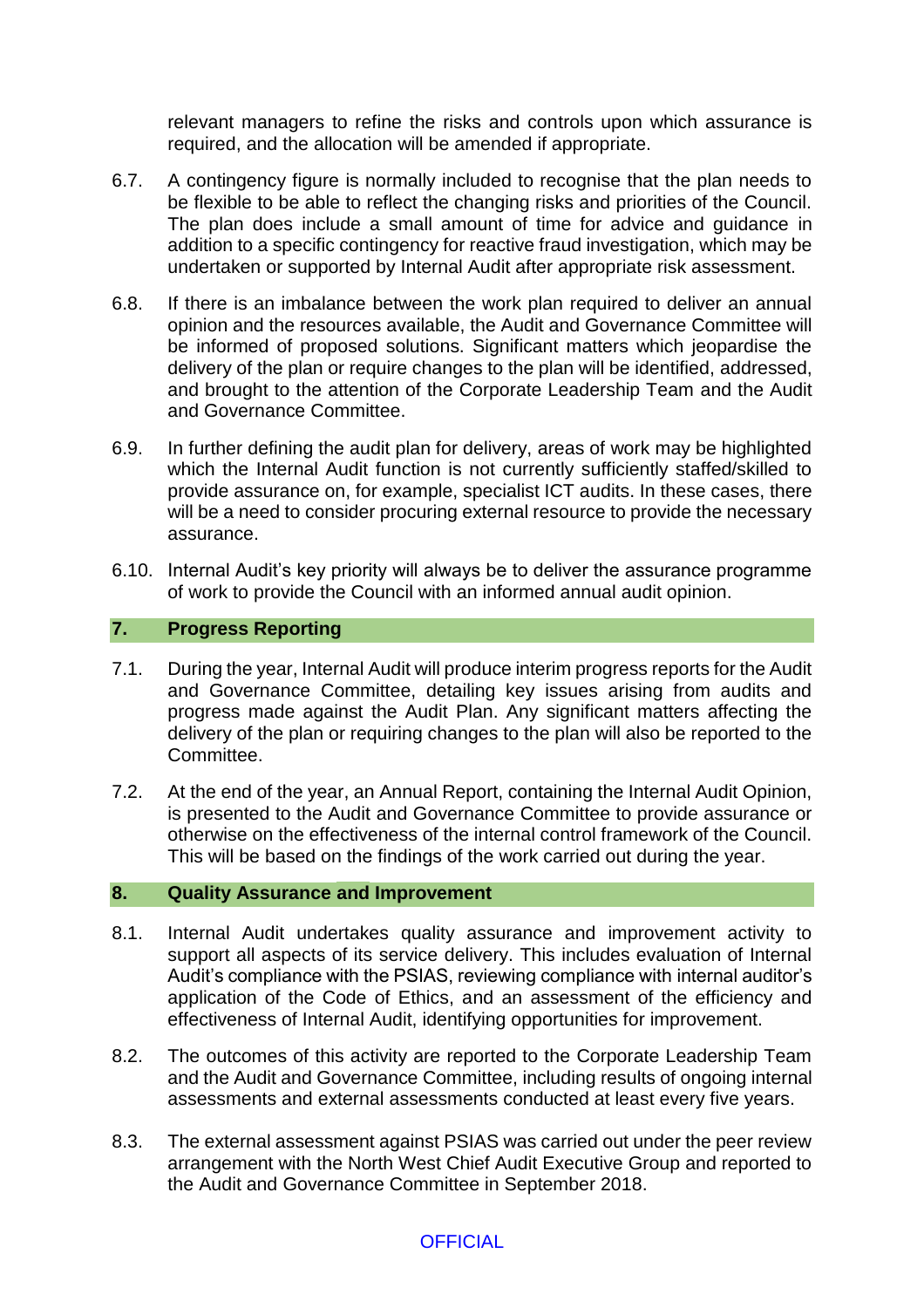#### **Performance Indicators**

8.4. Internal Audit has several existing Performance Indicators that are reported to the Audit and Governance Committee through the year via interim reporting and the Annual Report.

| <b>Performance Indicator</b>        | <b>Initial</b><br>2022/23 | 2021/22<br><b>Actual</b> | 2020/21<br><b>Actual</b> | 2019/20<br><b>Actual</b> |
|-------------------------------------|---------------------------|--------------------------|--------------------------|--------------------------|
| Percentage of Audits completed to   | <b>Target</b><br>95%      | to date<br>83%           | 97%                      | 97%                      |
| user's satisfaction                 |                           |                          |                          |                          |
| Percentage of significant           | 95%                       | 100%                     | 99%                      | 99%                      |
| recommendations agreed              |                           |                          |                          |                          |
| <b>Productive Time</b>              | 85%                       | 82%                      | 80%                      | 80%                      |
| (Chargeable Days)                   |                           |                          |                          |                          |
| Draft report produced promptly (per | 95%                       | 93%                      | 95%                      | 95%                      |
| <b>Client Satisfaction Form)</b>    |                           |                          |                          |                          |
| Percentage of agreed audit          | 90%                       | 100%                     | 100%                     | 100%                     |
| recommendations implemented         |                           |                          |                          |                          |
| Percentage of agreed audit          | 75%                       | 100%                     | 75%                      | 75%                      |
| recommendations implemented         |                           |                          |                          |                          |
| within agreed timescale             |                           |                          |                          |                          |

#### **Table 2: Internal Audit Performance Indicators**

- 8.5. It is also pleasing to report that Internal Audit has received positive feedback from colleagues across the authority on the consultancy and advice work which has been undertaken in 2021/22 as part of the continuing response to the Covid-19 pandemic.
- 8.6. Targets for 2022/23 will be confirmed following assessment of actual performance in 2021/22.

#### **Collaboration**

- 8.7. The Head of Audit and Risk continues to participate in the North West Chief Audit Executive Group, which meets regularly and acts as a discussion group on various local and national developments affecting Internal Audit, Corporate Governance, Risk Management and Counter Fraud. The Group also conducts peer reviews for the required external review of Internal Audit against PSIAS every 5 years.
- 8.8. The group also has several sub-groups, including Schools, Fraud and Contract Management which are attended and supported by members of the Internal Audit team. These are extremely useful for sharing best practice and learning from colleagues' experiences and provide informal benchmarking opportunities.
- 8.9. Where practical and beneficial, audit work may be undertaken with other partner authorities. The benefits of participation should be to increase the level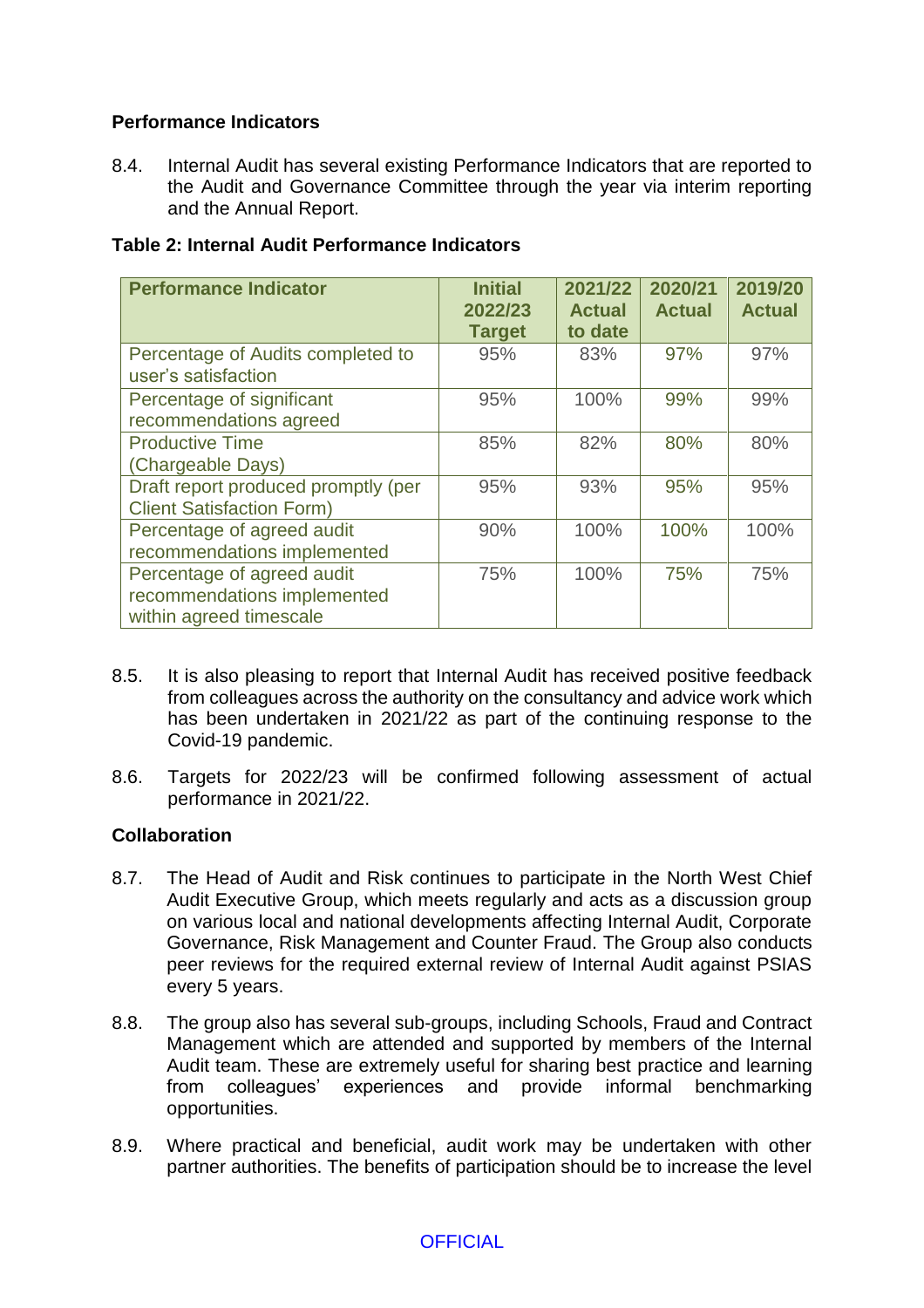of assurance available for all partners, to develop strong working relationships and to provide positive learning experiences. Careful consideration is given to the practicalities of undertaking fieldwork and the reporting of findings as part of developing the scope of each engagement.

8.10. Internal Audit work around post implementation assurance of the ERP system (B4B/Unit4) will be undertaken with Cheshire West and Chester Council's Internal Audit team during 2022/23.

#### **Service Priorities**

- 8.11. During 2022/23 the Internal Audit team will look to develop and embed the use of computer aided audit techniques; this will allow efficient testing of greater populations of data to be undertaken more regularly, thus improving the level of assurance we are able to provide.
- 8.12. Working practices will be reviewed following the implementation of the upgraded audit management software to ensure the user experience is improved, and to achieve consistent and effective use of the system. This will improve the quality of performance reporting to support monitoring of actions by senior management.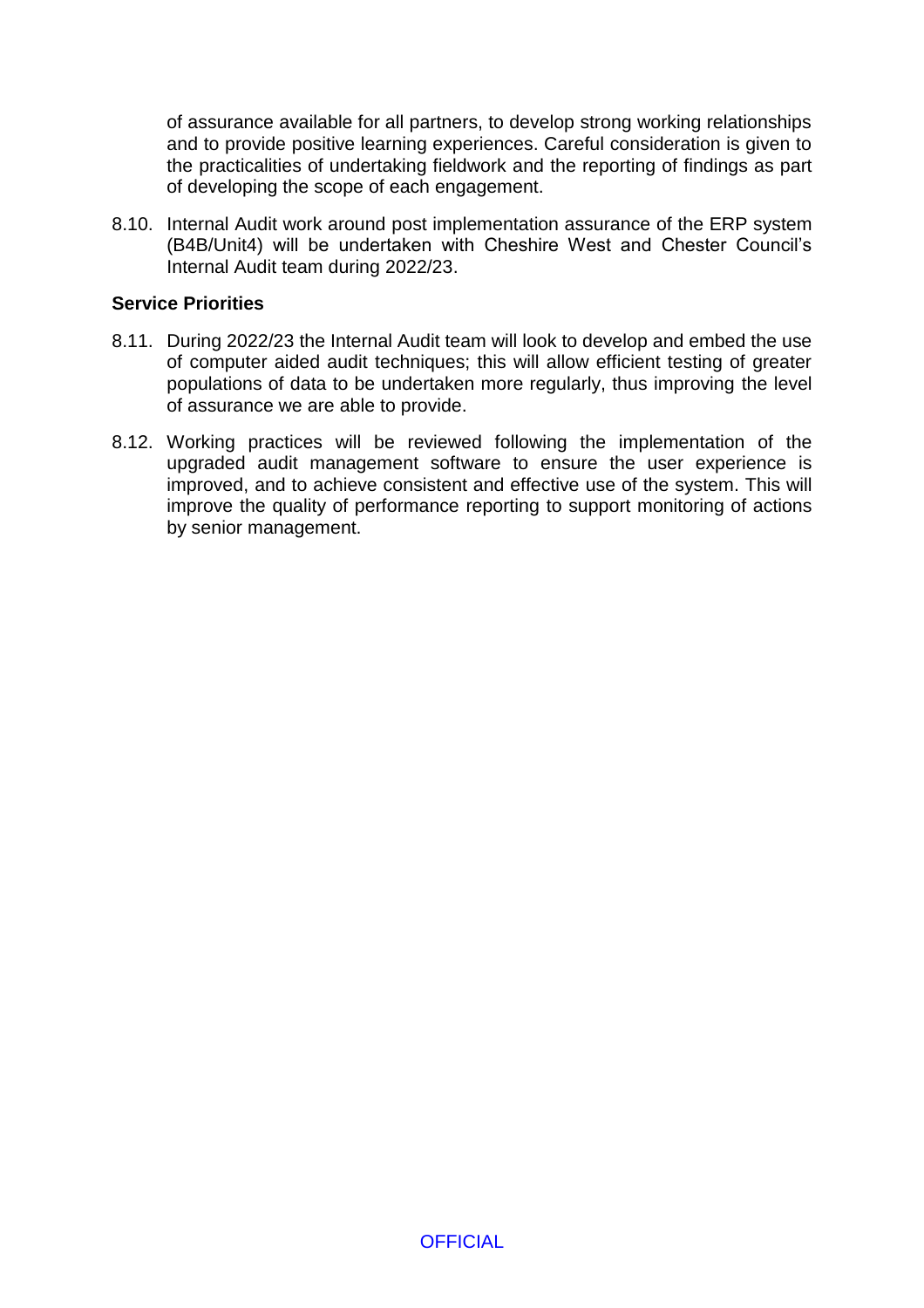### **Table 3: Summary Internal Audit Plan 2022/23 including Q1/Q2 Priorities**

| <b>Audit Theme/Area</b><br><b>Identified Key Areas</b>                                                                                                                                                                                                                                                                                                                                                                                                            | <b>Drivers</b><br><b>Strategic Risks and Corporate</b> | <b>Context</b>                                                                                                                                | 2022/23<br><b>Planned Audit</b> | 2022/23<br><b>Planned</b> |
|-------------------------------------------------------------------------------------------------------------------------------------------------------------------------------------------------------------------------------------------------------------------------------------------------------------------------------------------------------------------------------------------------------------------------------------------------------------------|--------------------------------------------------------|-----------------------------------------------------------------------------------------------------------------------------------------------|---------------------------------|---------------------------|
|                                                                                                                                                                                                                                                                                                                                                                                                                                                                   | <b>Priorities</b>                                      |                                                                                                                                               | <b>Days</b>                     | $\frac{9}{6}$             |
|                                                                                                                                                                                                                                                                                                                                                                                                                                                                   |                                                        |                                                                                                                                               |                                 |                           |
| <b>Chargeable Days</b>                                                                                                                                                                                                                                                                                                                                                                                                                                            |                                                        |                                                                                                                                               | 1,274                           |                           |
| <b>Less: Corporate Work</b>                                                                                                                                                                                                                                                                                                                                                                                                                                       |                                                        |                                                                                                                                               | 152                             |                           |
| Includes:<br><b>Corporate Requirements:</b><br>$\bullet$<br>Corporate Management Duties,<br>Performance Development Review<br>Process.<br>Corporate Groups and Assurance:<br>Annual Governance Statement,<br><b>Assurance Framework</b><br>development<br><b>Audit and Governance Committee:</b><br>Reports taken on behalf of other<br>areas of the Council, Committee<br>Administration, Work Plan<br>Development, Member Liaison,<br>Training and Development. |                                                        | Activities which the Internal Audit<br>function are required to participate in<br>corporately or have direct<br>responsibility for providing. |                                 |                           |
| <b>Available Audit Days</b>                                                                                                                                                                                                                                                                                                                                                                                                                                       |                                                        |                                                                                                                                               | 1,122                           |                           |
| <b>Corporate Governance and Risk</b>                                                                                                                                                                                                                                                                                                                                                                                                                              |                                                        |                                                                                                                                               | 112                             | 10                        |
| Includes:<br>Audit and Governance Committee:<br>$\bullet$<br>Internal Audit reports to Committee.<br>Corporate Groups - Corporate<br>$\bullet$<br>Assurance Group, Information<br>Governance Group<br>External Audit - Mazars Liaison<br><b>Regional Collaboration - Working</b><br>with regional internal audit partners<br>Reviewing corporate and<br>$\bullet$<br>operational risk management<br>arrangements                                                  | CP1: An open and enabling<br>organisation              | <b>Statutory requirements</b><br>Work supporting the overall provision<br>of assurance and the annual internal<br>audit opinion.              |                                 |                           |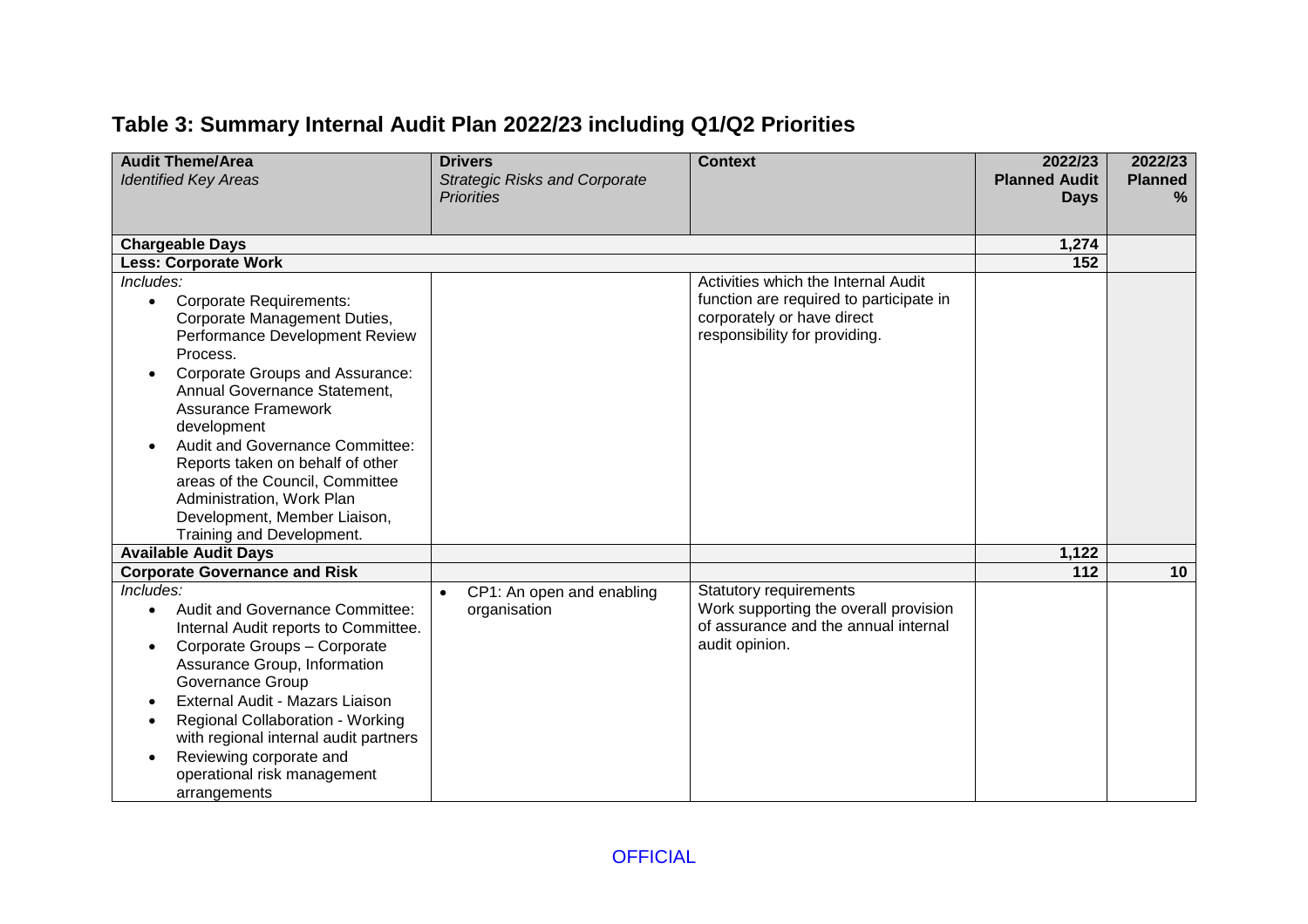| <b>Audit Theme/Area</b><br><b>Identified Key Areas</b>                                                                                                                                                                  | <b>Drivers</b><br><b>Strategic Risks and Corporate</b>                                                                                                                                                                                                                                                                                                                       | <b>Context</b>                                                                                                                                                                                                                                                                   | 2022/23<br><b>Planned Audit</b> | 2022/23<br><b>Planned</b> |
|-------------------------------------------------------------------------------------------------------------------------------------------------------------------------------------------------------------------------|------------------------------------------------------------------------------------------------------------------------------------------------------------------------------------------------------------------------------------------------------------------------------------------------------------------------------------------------------------------------------|----------------------------------------------------------------------------------------------------------------------------------------------------------------------------------------------------------------------------------------------------------------------------------|---------------------------------|---------------------------|
|                                                                                                                                                                                                                         | <b>Priorities</b>                                                                                                                                                                                                                                                                                                                                                            |                                                                                                                                                                                                                                                                                  | <b>Days</b>                     | $\%$                      |
| <b>Anti-Fraud and Corruption - Proactive</b><br><b>Reviews</b>                                                                                                                                                          |                                                                                                                                                                                                                                                                                                                                                                              |                                                                                                                                                                                                                                                                                  | 45                              | 4                         |
| <b>National Fraud Initiative</b>                                                                                                                                                                                        | SR3: Financial Management<br>$\bullet$<br>and Control<br>CP1: An open and enabling<br>$\bullet$<br>organisation                                                                                                                                                                                                                                                              | Statutory requirement -<br>NFI/Responding to fraud<br>trends/Awareness raising.                                                                                                                                                                                                  |                                 |                           |
| <b>Anti-Fraud and Corruption - Reactive</b><br><b>Investigations</b>                                                                                                                                                    |                                                                                                                                                                                                                                                                                                                                                                              |                                                                                                                                                                                                                                                                                  | 45                              | 4                         |
| Specific contingency for reactive<br>investigations in response to demand.                                                                                                                                              | CP1: An open and enabling<br>$\bullet$<br>organisation                                                                                                                                                                                                                                                                                                                       | Undertaken/supported as necessary<br>after appropriate risk assessment.                                                                                                                                                                                                          |                                 |                           |
| <b>Key Financial Systems</b>                                                                                                                                                                                            |                                                                                                                                                                                                                                                                                                                                                                              |                                                                                                                                                                                                                                                                                  | 225                             | 20                        |
| Q1/Q2 Priorities:<br><b>ERP Post Implementation Assurance</b><br>(Potential for joint work with Cheshire West                                                                                                           | SR3: Financial Management<br>$\bullet$<br>and Control<br>CP1: An open and enabling<br>$\bullet$                                                                                                                                                                                                                                                                              | Provision of assurance to S151 Officer<br>on identified high risk areas.                                                                                                                                                                                                         |                                 |                           |
| and Chester)<br>Q3/Q4 - likely areas of work<br>Other key financial systems such as<br>Council tax, NDR, Benefits                                                                                                       | organisation                                                                                                                                                                                                                                                                                                                                                                 | Post implementation assurance ERP<br>Review of new arrangements and<br>follow up of previous<br>recommendations.                                                                                                                                                                 |                                 |                           |
| <b>Corporate Core and Cross Service</b>                                                                                                                                                                                 |                                                                                                                                                                                                                                                                                                                                                                              |                                                                                                                                                                                                                                                                                  | 168                             | 15                        |
| Q1/Q2 Priorities<br><b>ICT Assurance Reviews</b><br>Decision Making Process and Procedure<br><b>ASDV Governance</b><br>Performance and Organisational Learning<br>Q3/Q4 - likely areas of work:<br>LEP (S151) Assurance | SR1a: Increased Demand for<br><b>Adult Services</b><br>SR <sub>1</sub> b: Increased Demand for<br>$\bullet$<br><b>Children's Services</b><br><b>SR3: Financial Management</b><br>$\bullet$<br>and Control<br>SR4: Information Security and<br>$\bullet$<br><b>Cyber Threat</b><br><b>SR5: Business Continuity</b><br>$\bullet$<br>SR6: Organisational Capacity<br>and Demand | Key Corporate and Cross service<br>risks.<br>Provision of assurance on the<br>Council's internal control and<br>governance arrangements.<br>During 2022/23 this will continue to<br>have a specific focus on assurance in<br>relation to the impact of the Covid-19<br>pandemic. |                                 |                           |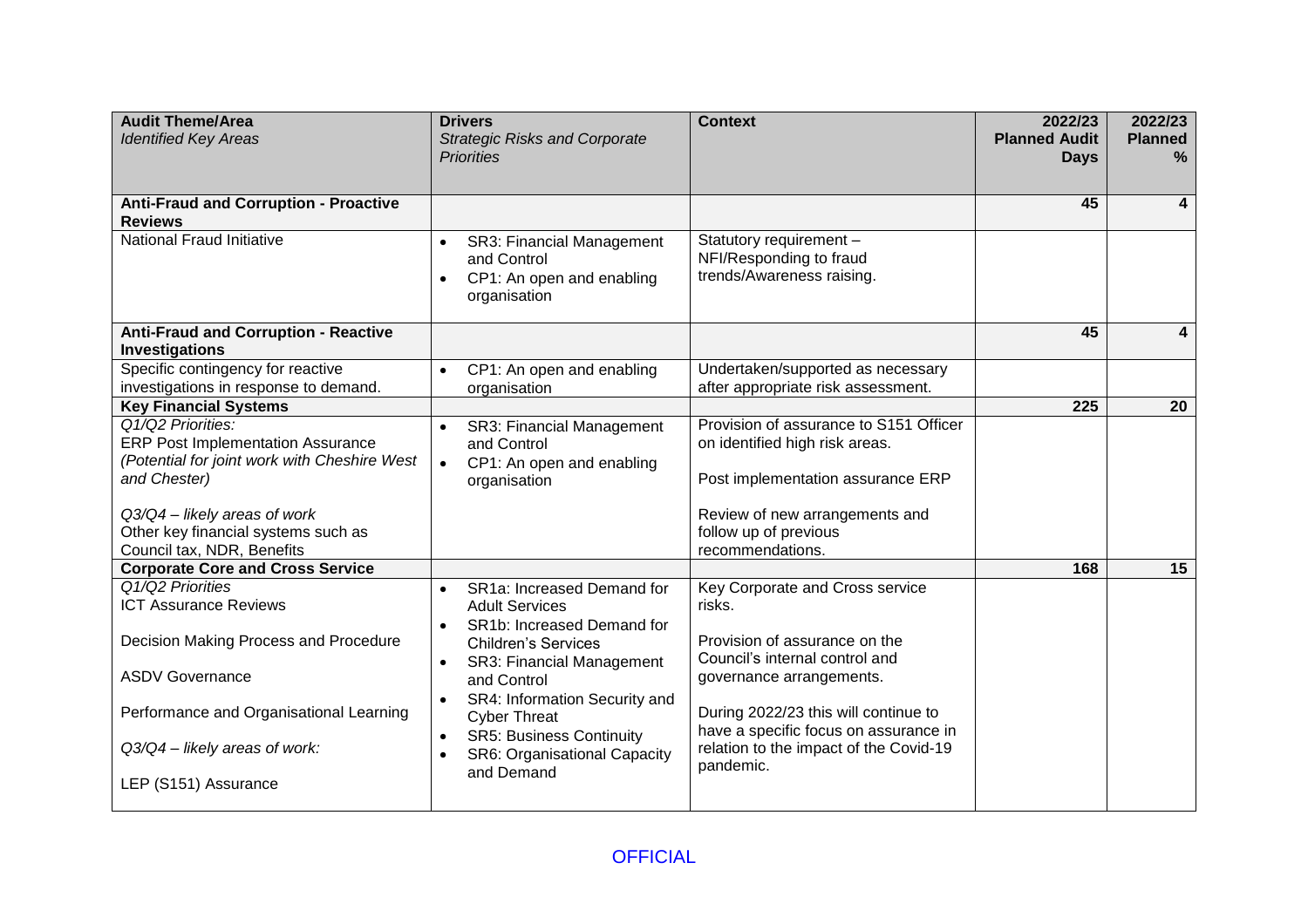| <b>Audit Theme/Area</b><br><b>Identified Key Areas</b>                                                                                                                                   | <b>Drivers</b><br><b>Strategic Risks and Corporate</b><br><b>Priorities</b>                                                                                                                                                                                                              | <b>Context</b>                                                                                                                                                                                                                                                                                                                                                                                                                       | 2022/23<br><b>Planned Audit</b><br><b>Days</b> | 2022/23<br><b>Planned</b><br>% |
|------------------------------------------------------------------------------------------------------------------------------------------------------------------------------------------|------------------------------------------------------------------------------------------------------------------------------------------------------------------------------------------------------------------------------------------------------------------------------------------|--------------------------------------------------------------------------------------------------------------------------------------------------------------------------------------------------------------------------------------------------------------------------------------------------------------------------------------------------------------------------------------------------------------------------------------|------------------------------------------------|--------------------------------|
| Debt Management and Recovery                                                                                                                                                             | SR8a: Governance and<br>$\bullet$<br><b>Decision Making</b><br><b>SR11: Pandemic Virus</b><br>$\bullet$<br>CP1: An open and enabling<br>$\bullet$<br>organisation<br>CP2: A council which<br>$\bullet$<br>empowers and cares about<br>people<br>CP3: A thriving and<br>sustainable place |                                                                                                                                                                                                                                                                                                                                                                                                                                      |                                                |                                |
| Adults, Health, and Integration                                                                                                                                                          |                                                                                                                                                                                                                                                                                          |                                                                                                                                                                                                                                                                                                                                                                                                                                      | 112                                            | 10                             |
| Q1/Q2 Priorities:<br>Liberty Protection Safeguards/Deprivation<br>of Liberty Standards<br>Commissioning - Contract Management<br>Q3/Q4 - likely areas of work:<br>Integrated Care System | SR1a: Increased Demand for<br>$\bullet$<br><b>Adult Services</b><br>SR2: NHS Funding and<br>$\bullet$<br>Integrated Care System<br>SR12: Fragility and failure in<br>$\bullet$<br>the social care market<br>CP2: A council which<br>$\bullet$<br>empowers and cares about<br>people      | Key Corporate and Cross service<br>risks.<br>Outcome from reviewing key<br>departmental and service risk areas;<br>arrangements for key service delivery<br>areas, reviewing performance<br>management and the achievement of<br>outcomes.<br>Provision of assurance relating to<br>specific service areas, including<br>arrangements for key service delivery<br>areas and assurance on management<br>and delivery of key projects. |                                                |                                |
| <b>Children's Services</b>                                                                                                                                                               |                                                                                                                                                                                                                                                                                          |                                                                                                                                                                                                                                                                                                                                                                                                                                      | $\overline{112}$                               | 10                             |
| Q1/Q2 Priorities:<br><b>Schools Financial Value Standard</b><br>Q3/Q4 - likely areas of work:<br>Fostering                                                                               | SR1b: Increased Demand for<br>$\bullet$<br><b>Children's Services</b><br>SR2: NHS Funding and<br>$\bullet$<br>Integrated Care System<br>SR12: Fragility and failure in<br>$\bullet$<br>the social care market                                                                            | Key Corporate and Cross service<br>risks.<br>Outcome from reviewing key<br>departmental and service risk areas;<br>arrangements for key service delivery<br>areas, reviewing performance<br>management and the achievement of<br>outcomes.                                                                                                                                                                                           |                                                |                                |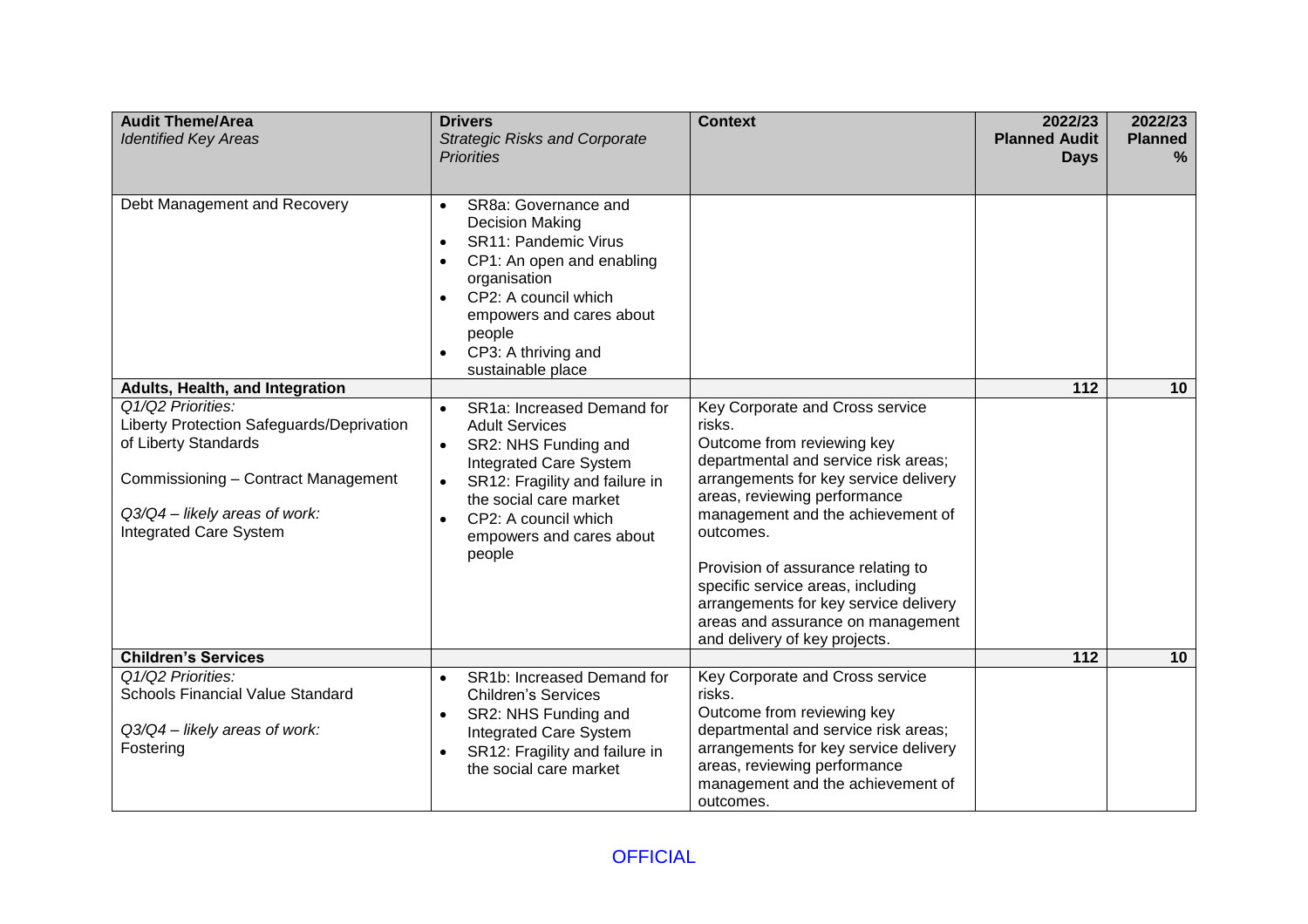| <b>Audit Theme/Area</b><br><b>Identified Key Areas</b>                                                                                      | <b>Drivers</b><br><b>Strategic Risks and Corporate</b><br><b>Priorities</b>                                                | <b>Context</b>                                                                                                                                                                         | 2022/23<br><b>Planned Audit</b><br><b>Days</b> | 2022/23<br><b>Planned</b><br>% |
|---------------------------------------------------------------------------------------------------------------------------------------------|----------------------------------------------------------------------------------------------------------------------------|----------------------------------------------------------------------------------------------------------------------------------------------------------------------------------------|------------------------------------------------|--------------------------------|
|                                                                                                                                             |                                                                                                                            |                                                                                                                                                                                        |                                                |                                |
|                                                                                                                                             | CP2: A council which<br>$\bullet$<br>empowers and cares about<br>people                                                    | Provision of assurance relating to<br>specific service areas, including<br>arrangements for key service delivery<br>areas and assurance on management<br>and delivery of key projects. |                                                |                                |
| <b>Place</b>                                                                                                                                |                                                                                                                            |                                                                                                                                                                                        | 90                                             | 8                              |
| Q1/Q2 priorities:<br><b>Land Transactions</b>                                                                                               | <b>SR7: Council Funding</b><br>$\bullet$<br><b>SR9: Capital Projects</b><br>$\bullet$<br>SR10: Infrastructure<br>$\bullet$ | Outcome from reviewing key<br>departmental and service risk areas.                                                                                                                     |                                                |                                |
| Highways                                                                                                                                    | Investment (opportunity)<br>SR14 Climate Change<br>$\bullet$                                                               | Assurance on arrangements for key<br>service delivery areas and reviewing                                                                                                              |                                                |                                |
| Q3/Q4 - likely areas of work:                                                                                                               | (Carbon Neutral 2025)                                                                                                      | performance management in front line                                                                                                                                                   |                                                |                                |
| <b>Capital Projects</b>                                                                                                                     | CP3: A thriving and<br>$\bullet$<br>sustainable place                                                                      | service area.                                                                                                                                                                          |                                                |                                |
| Carbon Action Plan                                                                                                                          |                                                                                                                            |                                                                                                                                                                                        |                                                |                                |
| <b>Providing Assurance to External</b><br><b>Organisations</b>                                                                              |                                                                                                                            |                                                                                                                                                                                        | 22                                             | $\mathbf{2}$                   |
| Includes:<br><b>PATROL</b><br>Other organisations may request<br>assistance in year, subject to available<br>resource                       | Host Authority arrangement<br>$\bullet$                                                                                    | Provide assurance in agreed format,<br>similar to former Small Bodies Annual<br>Return                                                                                                 |                                                |                                |
| <b>Advice and Guidance</b>                                                                                                                  |                                                                                                                            |                                                                                                                                                                                        | 79                                             | $\overline{7}$                 |
| Includes:<br>Provision of ad-hoc advice and guidance to<br>services                                                                         | CP1: An open and enabling<br>$\bullet$<br>organisation                                                                     | Add value and improve overall<br>governance, risk management and<br>control processes within the<br>organisation.                                                                      |                                                |                                |
| <b>Other Chargeable Work</b>                                                                                                                |                                                                                                                            |                                                                                                                                                                                        | $\overline{112}$                               | 10                             |
| Includes:<br>Certification of grants arising in year<br>Follow up and additional reporting on the<br>implementation of agreed audit actions | CP1: An open and enabling<br>$\bullet$<br>organisation                                                                     | Specific requests from services<br>Follow up implementation of<br>recommendations, including further<br>testing or additional work where<br>necessary.                                 |                                                |                                |